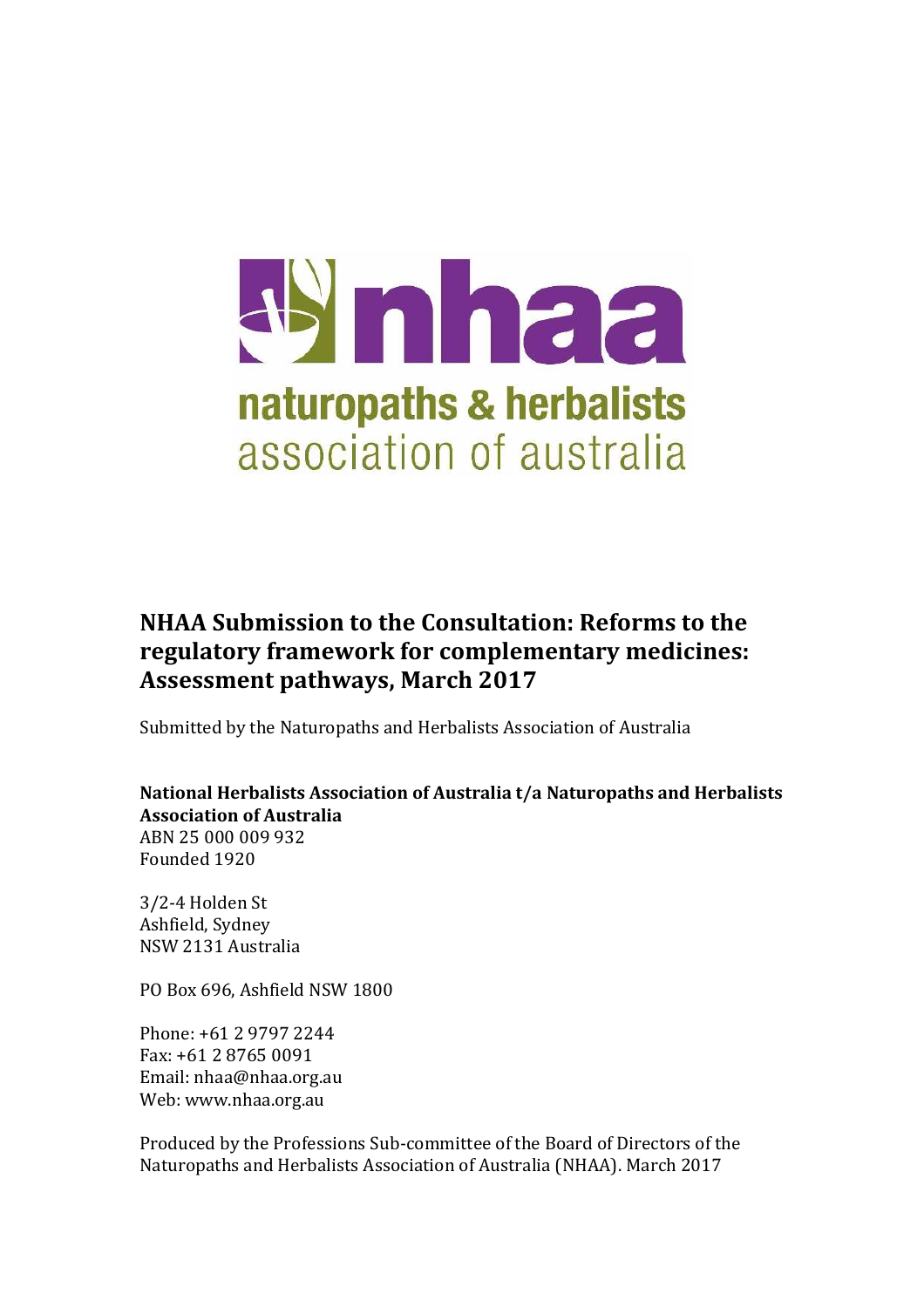

## **Executive Summary**

The Naturopaths and Herbalists Association of Australia (NHAA) is pleased to have the opportunity to present this submission in response to the consultation document '*Reforms to the regulatory framework for complementary medicines: Assessment pathways'* released in February 2017. This submission makes the following comments:

- The purpose, scope, background and assessment pathways are sound in principle and NHAA supports their implementation.
- The complementary medicine assessment pathways are requested to contain a mechanism for revisitation of specific scheduled plant medicines.
- Evidence for efficacy and effectiveness is requested to include a broad range of research methods, including mechanistic studies.
- Market exclusivity must ensure ingredients are not witheld from public availability.
- Protection for efficacy data must ensure those companies unable to afford research trials are not inadvertently disadvantaged in the marketplace, causing an unintended reduction in innovation diversity.

Thank you for preparing this Discussion Paper and reviewing this submission. Please contact the NHAA should you require further information.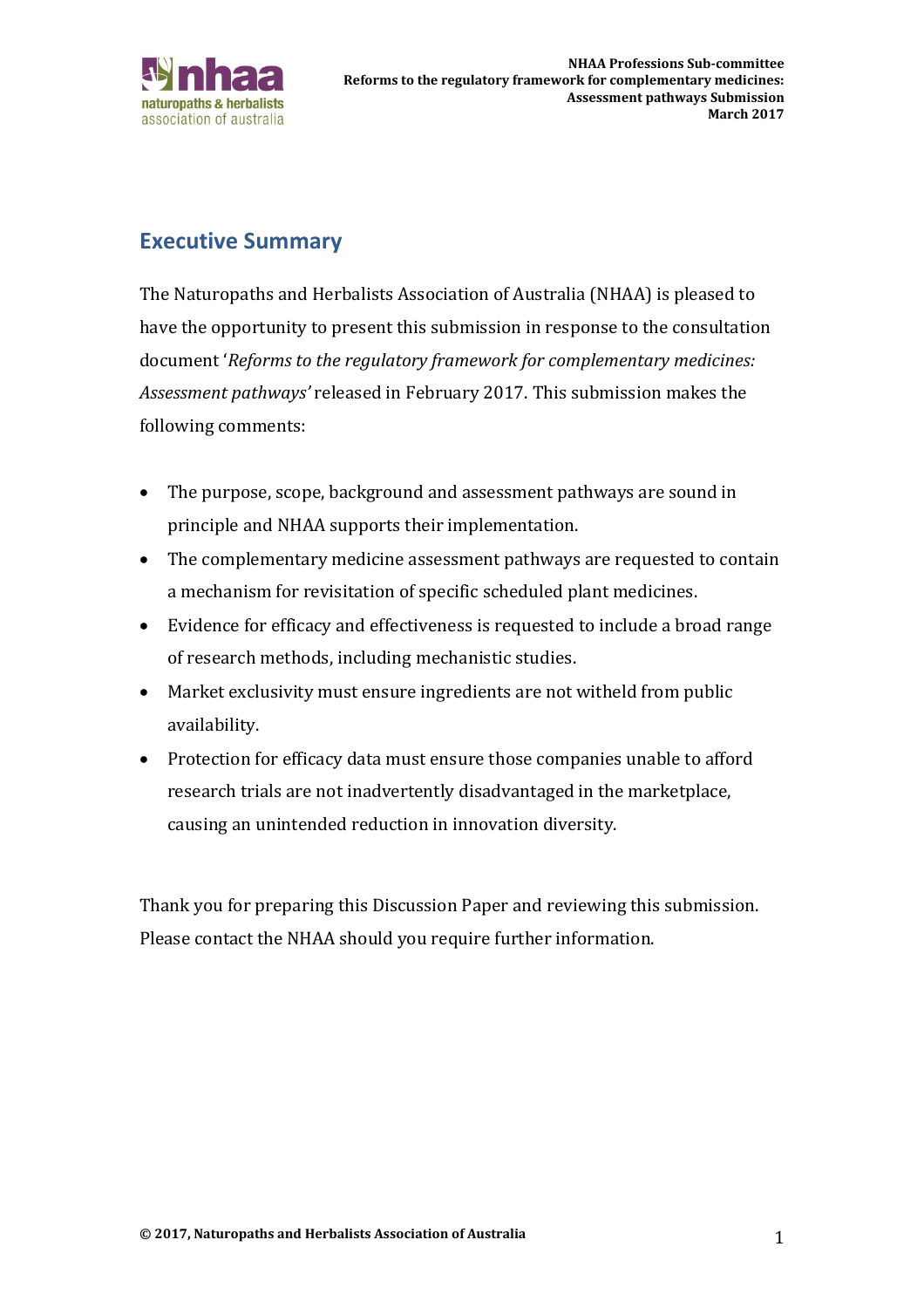

# **Table of Contents**

| Comments on section 3: Assessment pathways for complementary medicines  6                                                                          |
|----------------------------------------------------------------------------------------------------------------------------------------------------|
| Comments on section 4: Implementing a list of permitted indications 10<br>Questions 4.3 - 4.4: Implementation oif the permitted indications list11 |
|                                                                                                                                                    |
|                                                                                                                                                    |
|                                                                                                                                                    |
|                                                                                                                                                    |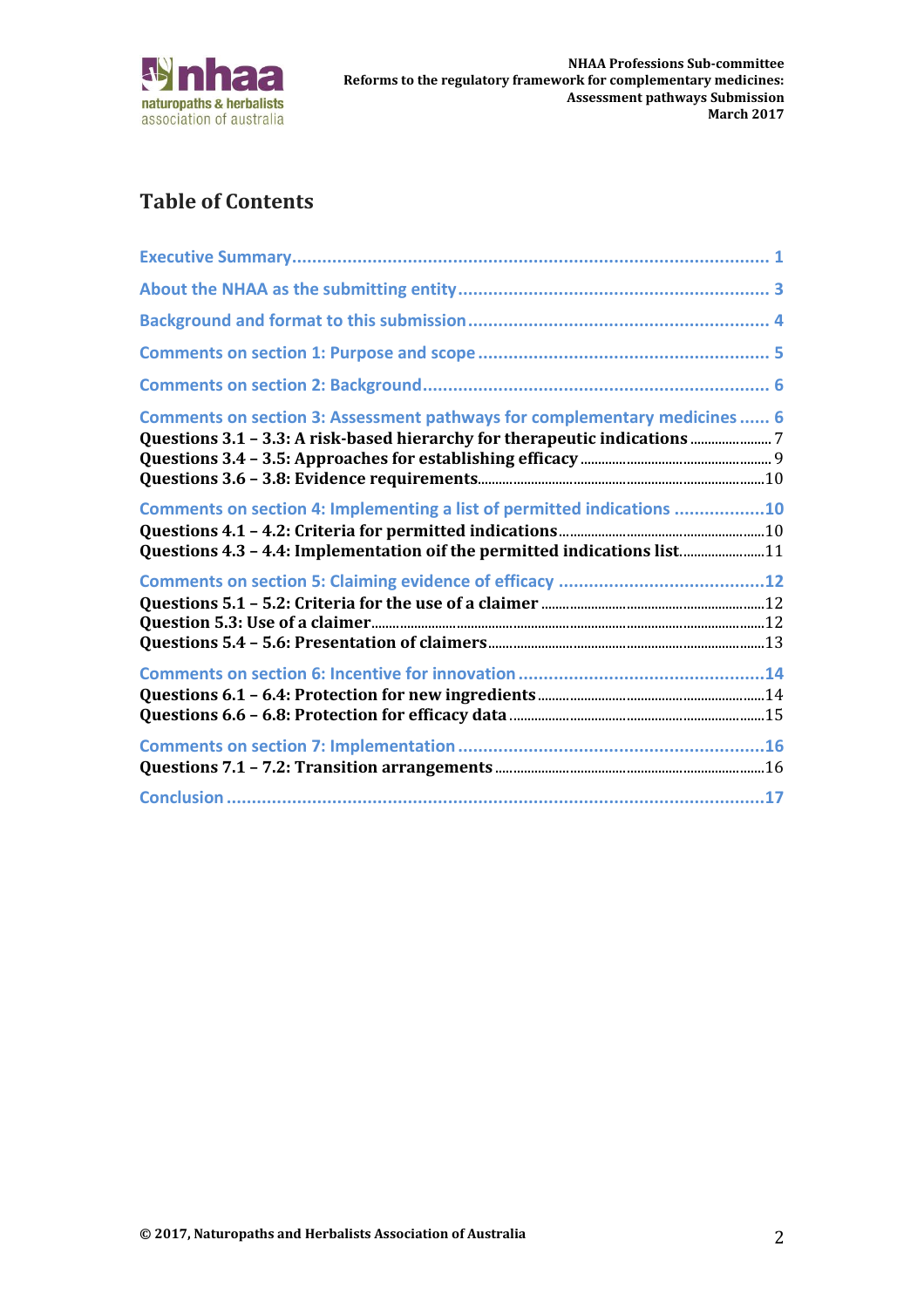

## **About the NHAA as the submitting entity**

The NHAA is a peak professional association representing appropriately qualified Western herbal medicine and naturopathic medicine practitioners. It is the oldest professional association of complementary therapists in Australia, founded in 1920, with a full membership of approximately 940 professional members (total membership with student and companion members is circa 1200). Membership consists of practitioners who choose to use biologically active therapeutic plant substances as their major modality of practice; which includes a variety of allied modalities such as pharmacists, general medical practitioners, nurses, psychologists and other healthcare disciplines.

The NHAA requires its members to adhere to the Association Constitution and Code of Ethics, including standards of practice. The primary aims of the NHAA are to:

- Promote, protect and encourage the learning, knowledge and service delivery of Western herbal medicine and naturopathic medicine
- Disseminate such knowledge through available media and networks
- Encourage the highest ideals of professional and ethical standards
- Promote Western herbal medicine and naturopathic medicine as safe and effective public healthcare
- Engage with legislative tools and their representatives as they relate to the practice of Western herbal medicine and naturopathic medicine in Australia

The vision of the NHAA is Naturopathy and Western herbal medicine for the health of Australia and the mission is to be the leading association in Australia supporting naturopaths and Western herbal medicine practitioners to deliver excellence in healthcare.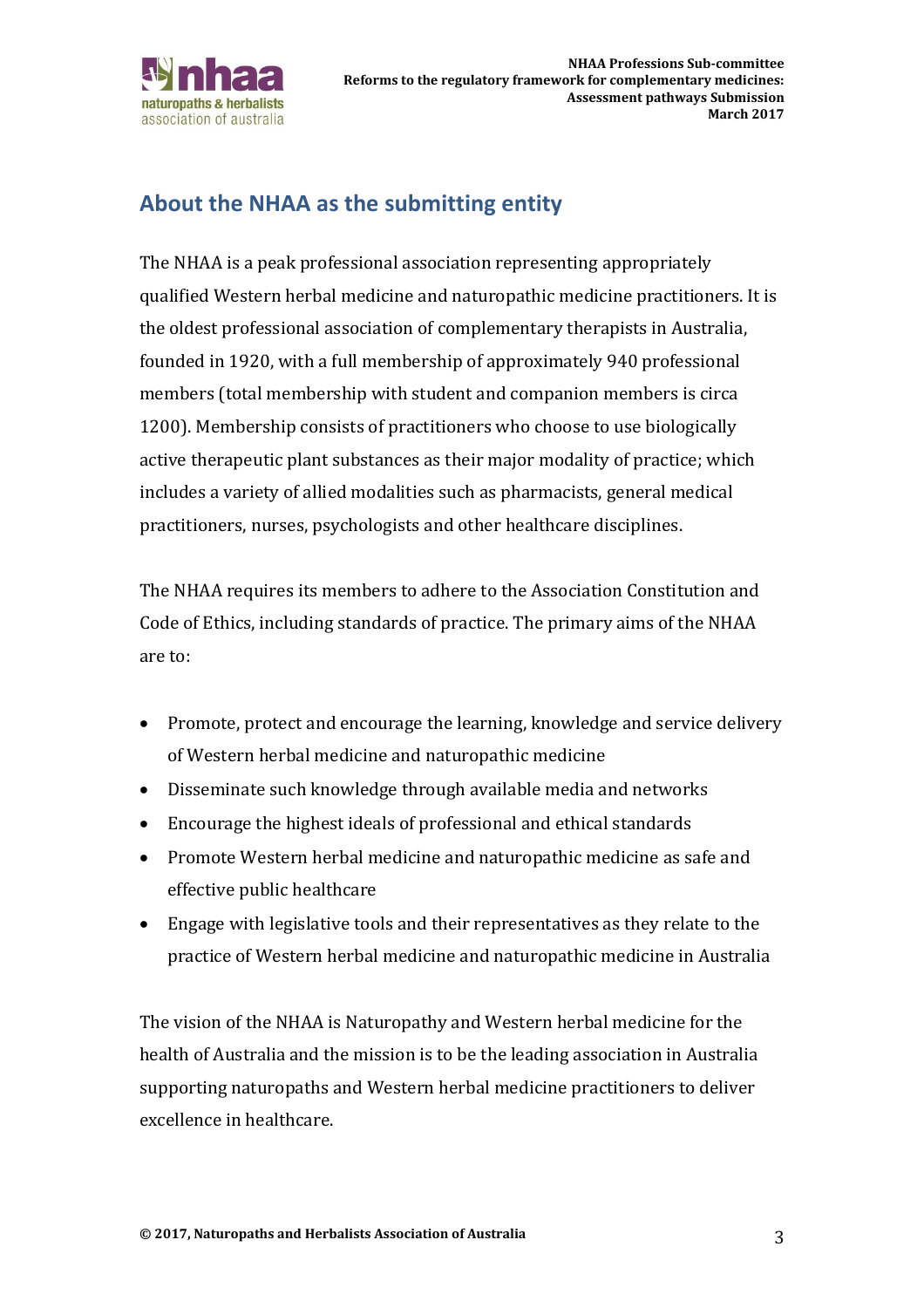

Full members of the NHAA have completed training in Western herbal medicine and naturopathic medicine sufficient to meet the educational standards as determined by the Examiners of the Board. These standards are set in consultation with appropriate tertiary educational institutions (aligned to and exceeding the requirements of the Australian Qualifications Framework (AQF) and current Health Training Packages), and all members must adhere to a comprehensive Continuing Professional Education (CPE) program.

The NHAA publishes the quarterly *Australian Journal of Herbal Medicine* and holds annual seminars throughout Australia, with the *International Conference on Herbal Medicine* held biennially. Since its inception, the NHAA and its members have been at the forefront of Western herbal medicine and naturopathic medicine and have been influential in areas ranging from education and practice to ethical, regulatory and industry standards.

A voluntary Board of Directors undertakes the governance of the NHAA, with full members of the Association electing the Board of Directors. Each board member serves a two-year term after which they may stand for re-election.

## **Background and format to this submission**

The *Reforms to the regulatory framework for complementary medicines: Assessment pathways* document is relevant to the NHAA for the following reasons:

- NHAA represents technical experts who are employed by businesses producing and marketing product subject to the proposed reforms
- NHAA represents healthcare practitioners who prescribe product subject to the proposed reforms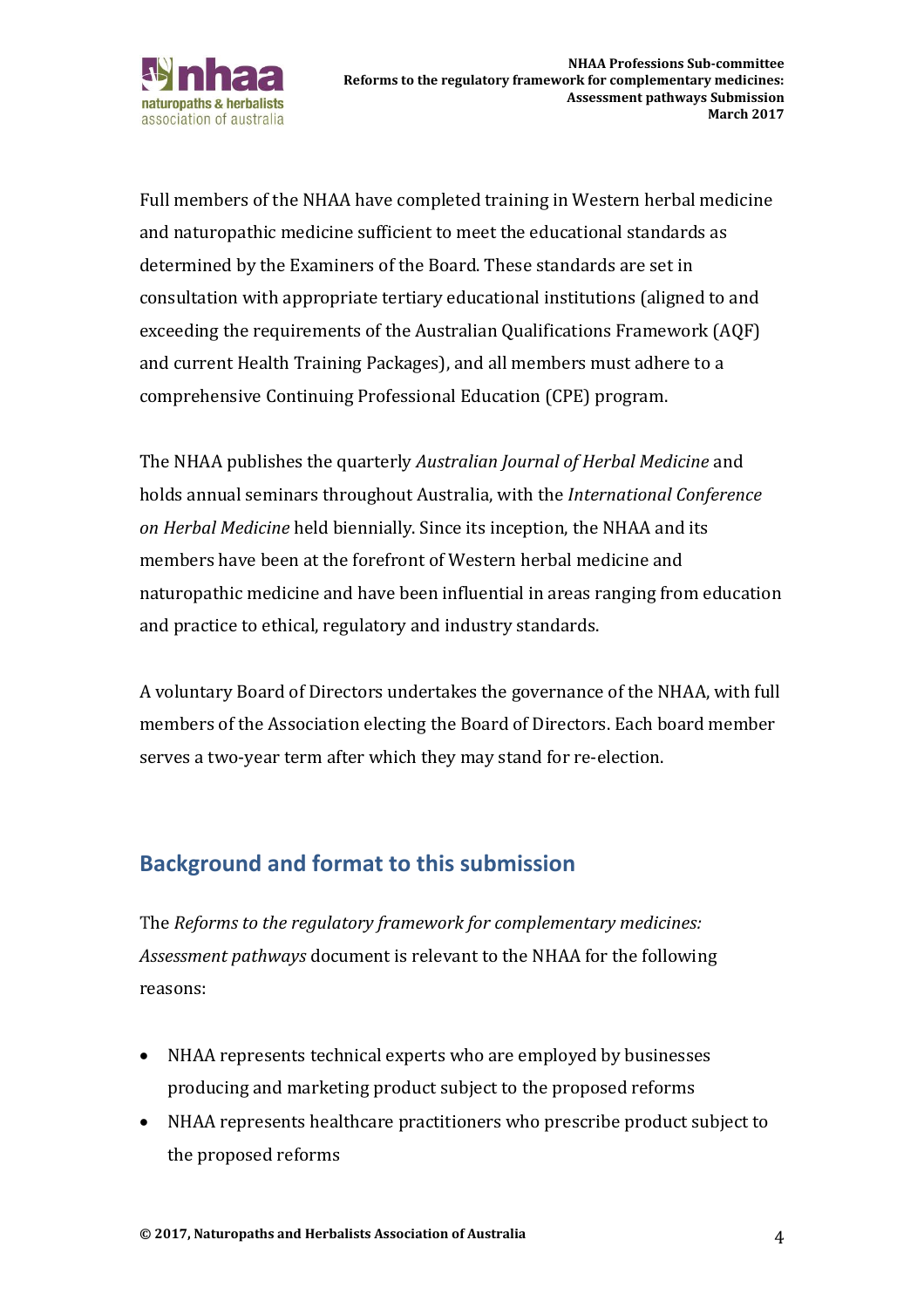

- NHAA represents healthcare practitioners who refer patients to pharmacies to access product subject to the proposed reforms
- NHAA represents members who are consumers of products subject to the proposed reforms

As per the described aims, the NHAA has an interest in ensuring Western herbal medicine and naturopathic medicine is safe and accessible for all. By proxy this entails consumer access to efficacious and effective complementary medicine product. Therefore the proposals within this submission are of significant importance to the NHAA.

This submission is formatted in line with the consultation document. Each individual section is headlined and submitted comments, as deemed relevant, are documented in response. Highlighted boxes contain summaries of the NHAA comments to each section, labeled as 'summary comment 1-14'. A conclusion completes this submission document.

### **Comments on section 1: Purpose and scope**

The purpose and scope, along with the described guiding principles, are unremarkable in their intent and direction.

#### *Summary comment 1:*

*Section 1 contains content appropriate for this consultation document and for the process under consideration.*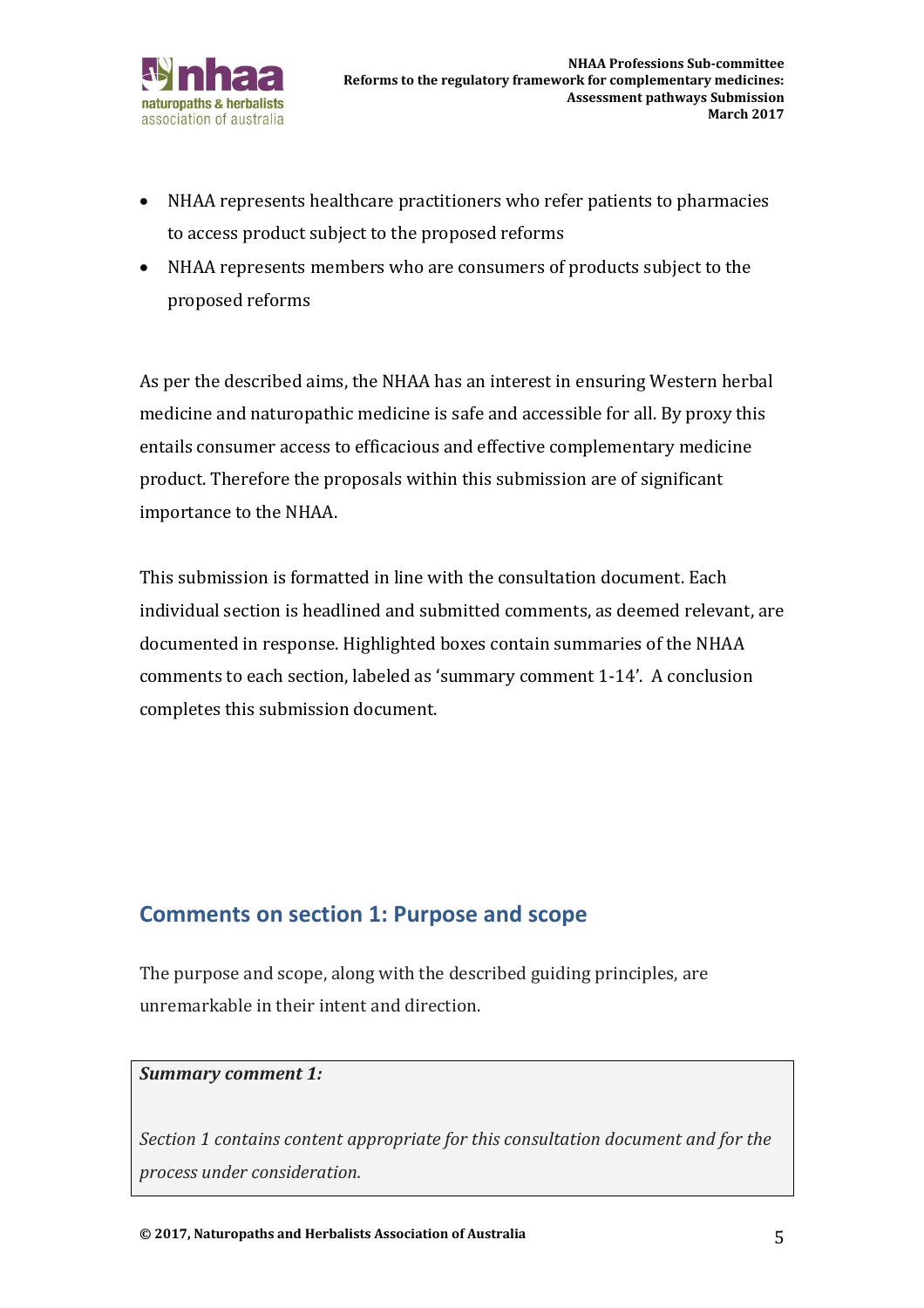

## **Comments on section 2: Background**

The following statement, sourced from recommendation 39 (and subsequently recommendation 40) of the MMDR review, is included as a segregation tool for the three pathways outlined within this consultation document.

The Panel recommended that these pathways be established on the basis of a hierarchy of evidence as a graded response to the risk profile of complementary medicines and the associated indications that can be made.

The suggested hierarchy of evidence is sound in principle. The context for change and the objective of the reforms are unremarkable in their substance

#### *Summary comment 2:*

*Section 2 contains content appropriate for this consultation document and for the process under consideration. The context for change and objective of the reforms are well described and logically coherent in relation to the outcomes of the MMDR review.* 

# **Comments on section 3: Assessment pathways for complementary medicines**

As stated within the consultation document:

The classification of a medicine will continue to be based on a number of factors and their relative risk to consumers if a product fails to comply with the regulatory requirements, including:

- $\bullet$  the intrinsic risk of the product (e.g. the toxicity of its ingredients)
- the risks associated with the quality of the product (e.g. requirements for sterility)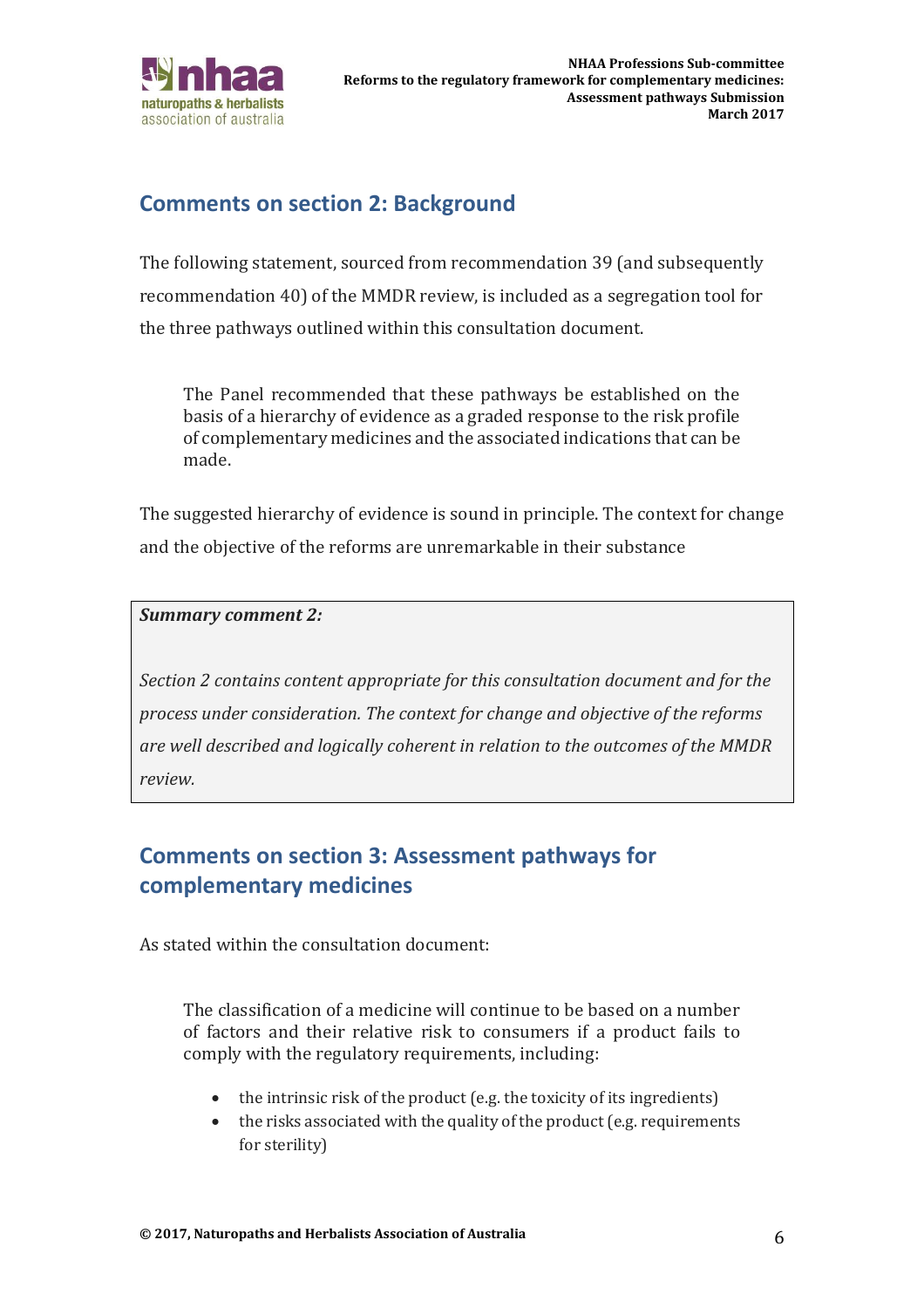

• the risks associated with the intended use(s) (indications) of the product (e.g. whether incorrect use could lead to the consumer delaying necessary medical treatment).

Relative risk is a common tool for the assessment of therapeutic products, and intrinsic risk is an appropriate mechanism for determining the safety of a complementary medicine ingredient. From the perspective of the NHAA, questions remain with regard to the inclusion of selected alkaloid-containing plants within specific risk categories (i.e. *Tussilago farfara, Ephedra sinica, Lobelia inflata and Symphytum officinalis)*. This relates to scientific uncertainty related to their toxicity when appropriately prescribed, their unproblematic use in international jurisdictions, and their availability to complementary medicine practitioners competent in their prescription. While this issue lies outside the immediate context of this consultation process, ongoing revision of risk and scheduling classification of these plants is perceived by the NHAA as necessary.

#### *Summary comment 3:*

*Section 3 (overview) discusses risk assessment as the primary tool for complementary medicine assessment pathways. This is appropriate and is requested to include an active mechanism for revisitation of specific scheduled plant medicines in consultation with appropriate experts.* 

## **QUESTIONS 3.1 – 3.3: A RISK-BASED HIERARCHY FOR THERAPEUTIC INDICATIONS**

3.1 Do you agree with the proposed indication hierarchy and the criteria proposed to distinguish the three medicine pathways?

The three pathways are distinct and well described. The hierarchy is clearly articulated and the distinguishing criteria are sensible.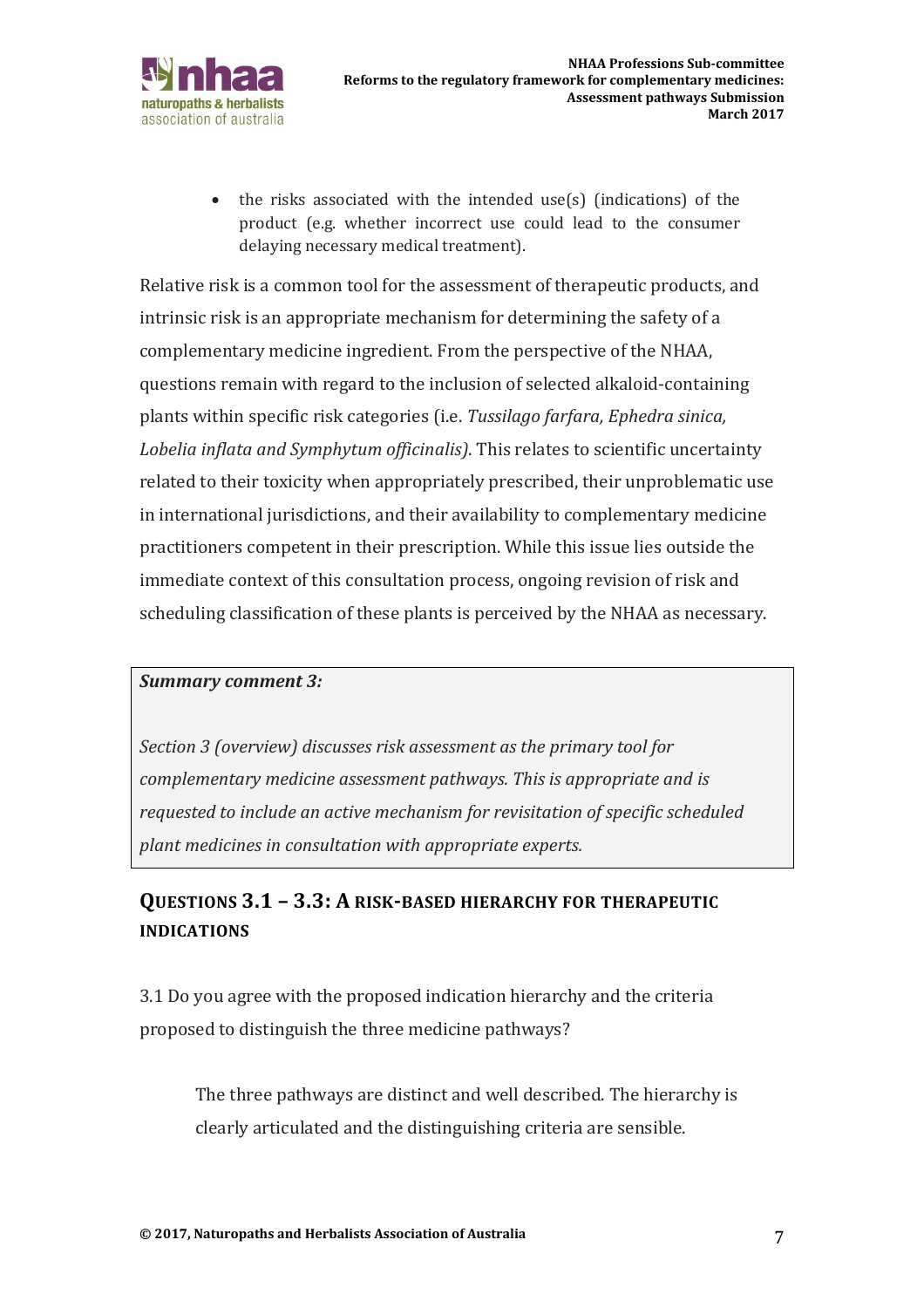

3.2 Do you envisage any difficulties with criteria used to include or exclude products from the new pathway?

The main difficulty with criteria used to include or exclude products is the inability to escalate existing some low-level ingredients to intermediate level indications due to their lack of research evidence above current traditional indications. This is particularly true in the domain of plant medicines and the NHAA sees this as a strong hindrance to the growth, development and innovation of the Australian complementary medicines industry. To circumvent this limitation it is requested that methodological flexibility be applied when assessing levels of evidence for certain ingredients. This arises due to the fact that a range of academic disciplines with associated diversity of research methods inquire into current use of traditional medicines. Aligned to this is the necessity to realise that complementary medicine research is underfunded and often rhetorically undermined. Collectively these factors require recognition and negotiation when reviewing evidence portfolios for breadth and depth.

3.3 What other considerations may need to be taken into account in implementing the new pathway?

#### Nothing additional noted.

#### *Summary comment 4:*

*Section 3 questions 3.1 - 3.3: The therapeutic indications pathways are appropriate. The levels of research evidence for intermediate indications (that are not targeted to serious illness) should bridge low and high-level indications and allow for the escalation of traditional usage claims based on a variety of research methodologies and methods (e.g. mixed methods research, observational studies, cohort studies, cases studies, mechanistic studies, and qualitative techniques).*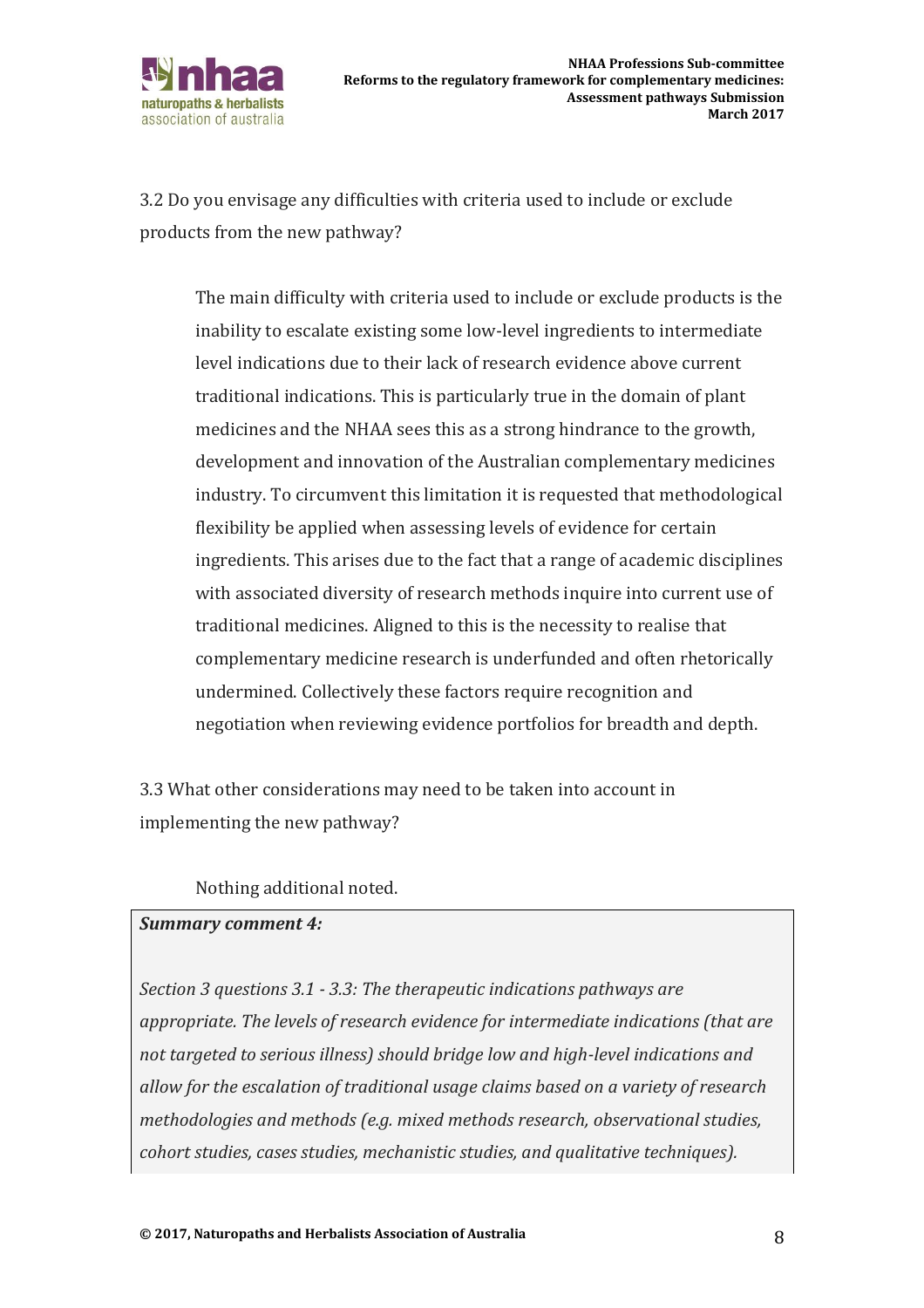

*Several of these research methods are discussed in tables 2 and 3 (pages 17-18) of the discussion document.* 

### **QUESTIONS 3.4 – 3.5: APPROACHES FOR ESTABLISHING EFFICACY**

3.4 Do you agree with the proposed methods to establish efficacy for products included via the new pathway?

The proposed methods are appropriate, most particularly where isolated ingredients are used in product formulation. As per Appendix 1, this approach works well where existing research is available. However, as described in the response to Question 3.2, this can be restrictive when assessing complex plant material such as herbal medicines. It is recommended that a diversity of research material be included as evidential when assessing herbal medicine therapeutic effectiveness. This becomes increasingly relevant when there is a public interest criterion, for example in cases of observational and qualitative research across cultures and populations regularly ingesting plant medicines.

3.5 Is the proposed approach to establish efficacy for current listed products that have a restricted representation exemption appropriate?

### Yes, this appears appropriate.

#### *Summary comment 5:*

*Section 3 questions 3.4 - 3.5: The described approaches to establishing efficacy are appropriate for isolated ingredients but are potentially insufficient to capture therapeutic efficacy and effectiveness in instances of complex plant medicines. See summary comment 4.*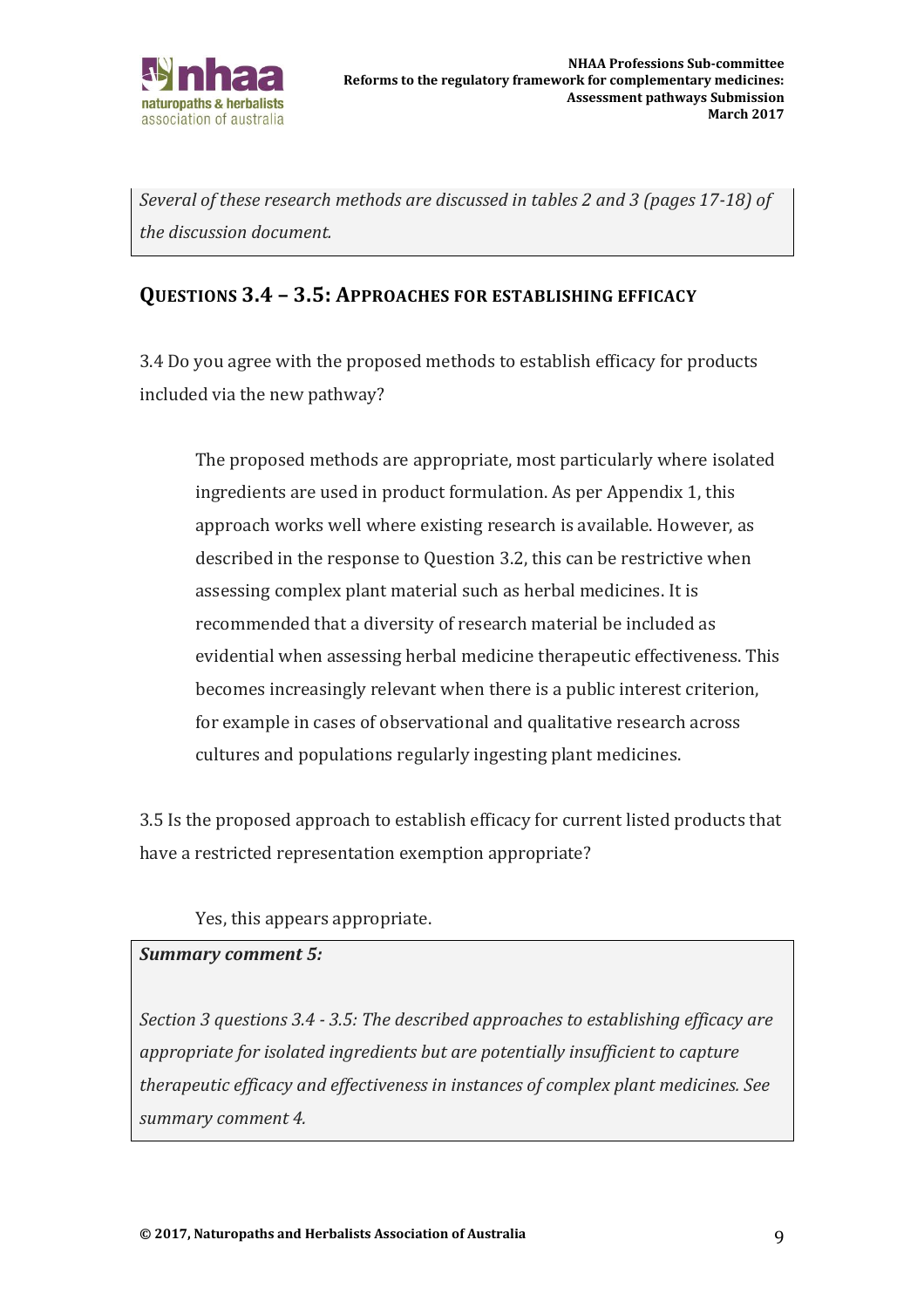

### **QUESTIONS 3.6 – 3.8: EVIDENCE REQUIREMENTS**

3.6 Are the evidence requirements appropriate for the new pathway?

It is recommended mechanistic studies are included in category C. in table 2 on page 17.

3.7 Do the proposed levels of assessment align with the proposed risk-based hierarchy?

The proposed levels of assessment are appropriate.

3.8 What other considerations may need to be taken into account in implementing the new pathway?

> Table 4 (page 19) for the primary indications appears to omit evidence sources from category B and category C?

#### *Summary comment 6:*

*Section 3 questions 3.6 - 3.8: Consideration for the inclusion of mechanistic studies within category C is recommended. Table 4 (page 19) does not appear to reflect the inclusion of category B or C evidence.* 

# **Comments on section 4: Implementing a list of permitted indications**

**QUESTIONS 4.1 – 4.2: CRITERIA FOR PERMITTED INDICATIONS**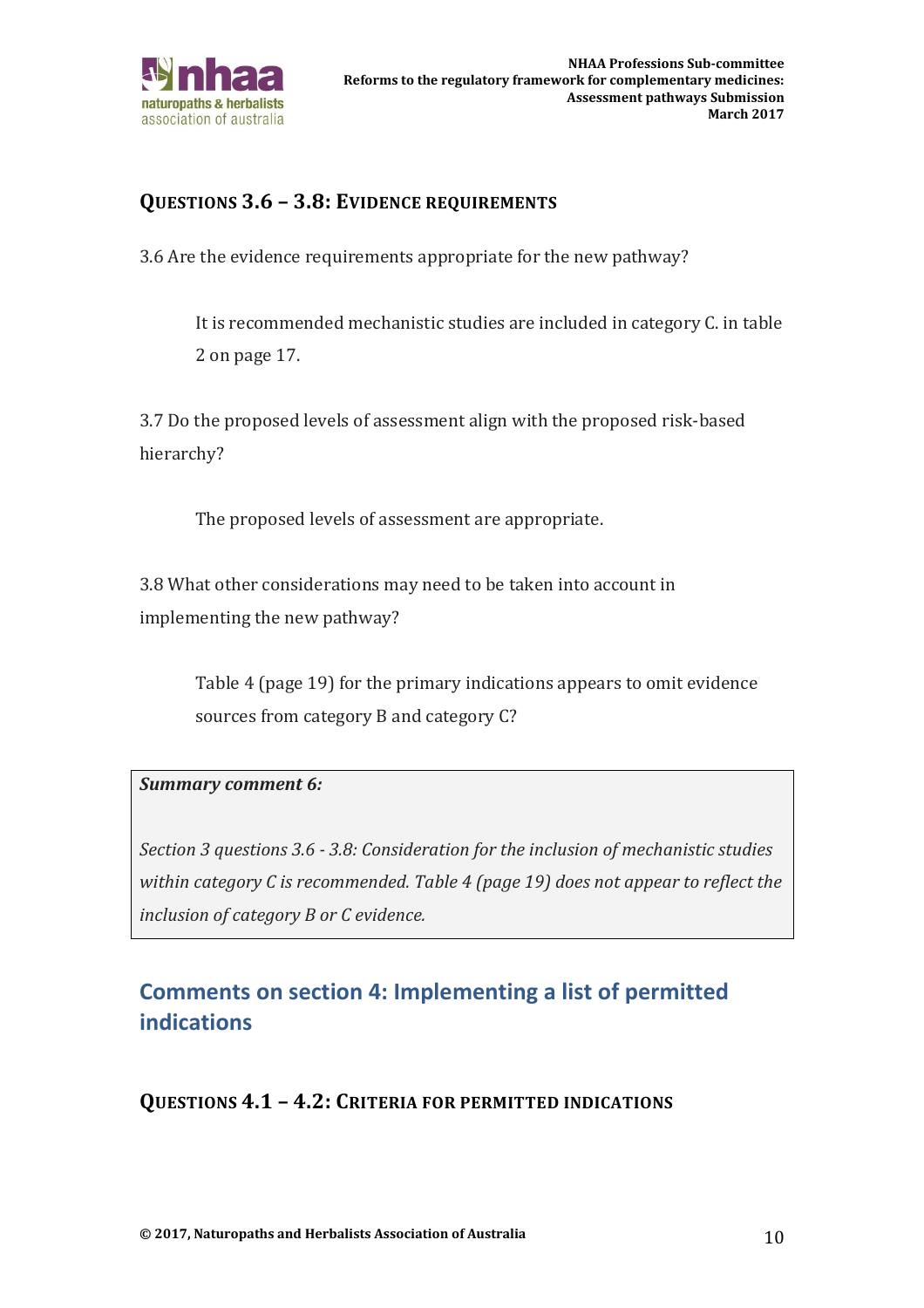

4.1 Are the proposed criteria for inclusion of an indication on the permitted indications list appropriate?

The proposed criteria for inclusion of an indication are appropriate.

4.2 What other considerations should be taken into account in implementing the permitted indications list?

Nothing additional noted.

*Summary comment 7:* 

*Section 4 questions 4.1 – 4.2: The criteria for permitted indications as discussed are appropriate.* 

## **QUESTIONS 4.3 – 4.4: IMPLEMENTATION OF THE PERMITTED INDICATIONS LIST**

4.3 Is Option 2 for selecting indications for inclusion on the ARTG and on product labels and promotional material suitable to address the objectives for permitted indications?

Option 2 appears appropriate.

4.4 What other considerations should be taken into

Nothing additional noted.

*Summary comment 8:*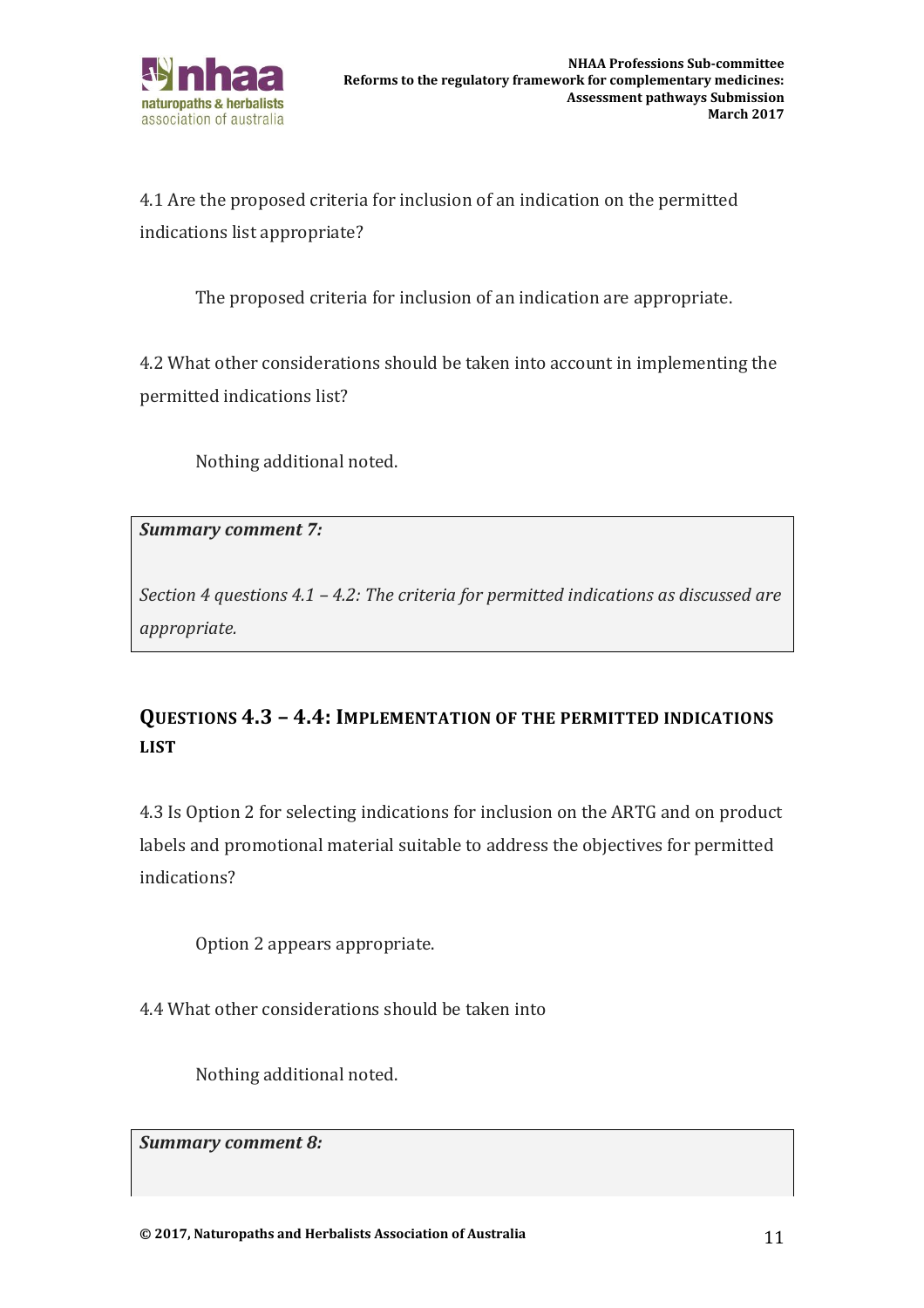

*Section 4 questions 4.3 – 4.4: The discussion on the implementation of the permitted indications list is appropriate.* 

# **Comments on section 5: Claiming evidence of efficacy**

### **QUESTIONS 5.1 – 5.2: CRITERIA FOR THE USE OF A CLAIMER**

5.1 Do the proposed criteria for the use of a claimer address the objectives for the recommendation?

The proposed criteria are appropriate.

5.2 What other considerations should be taken into account in implementing this recommendation?

Nothing additional noted.

#### *Summary comment 9:*

*Section 5 questions 5.1 – 5.2: The criteria for the use of a claimer as discussed are appropriate.* 

### **QUESTION 5.3: USE OF A CLAIMER**

5.3 Will the use of a claimer on complementary medicines have any unintended consequences?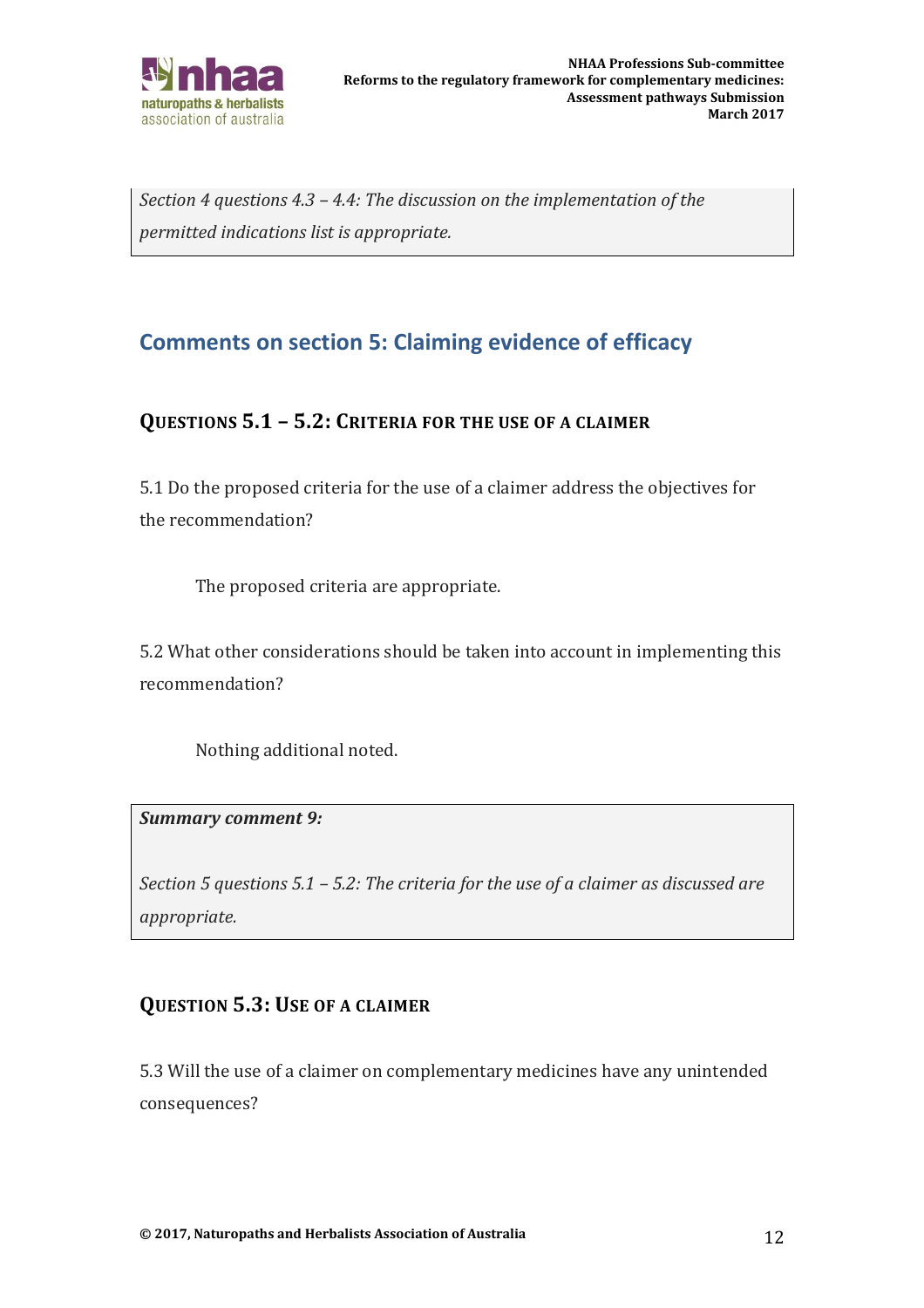

The use of a claimer is unlikely to have unintended consequences according to the criteria in section 5.

*Summary comment 10:*

*Section 5 questions 5.3: The use of a claimer as discussed is appropriate.* 

### **QUESTIONS 5.4 – 5.6: PRESENTATION OF CLAIMERS**

5.4 Should the claimer be presented as a visual identifier as well as a statement?

A visual symbol is likely to add to consumer recognition and is a worthwhile consideration.

5.5 Do you have any views on the possible wording or design of the label claimer?

Nothing additional noted to the discussion.

5.6 What other considerations should be taken into account in implementing the claimer?

Nothing additional noted.

*Summary comment 11:*

*Section 5 questions 5.4 – 5.6: The presentation of claimers as discussed is appropriate.*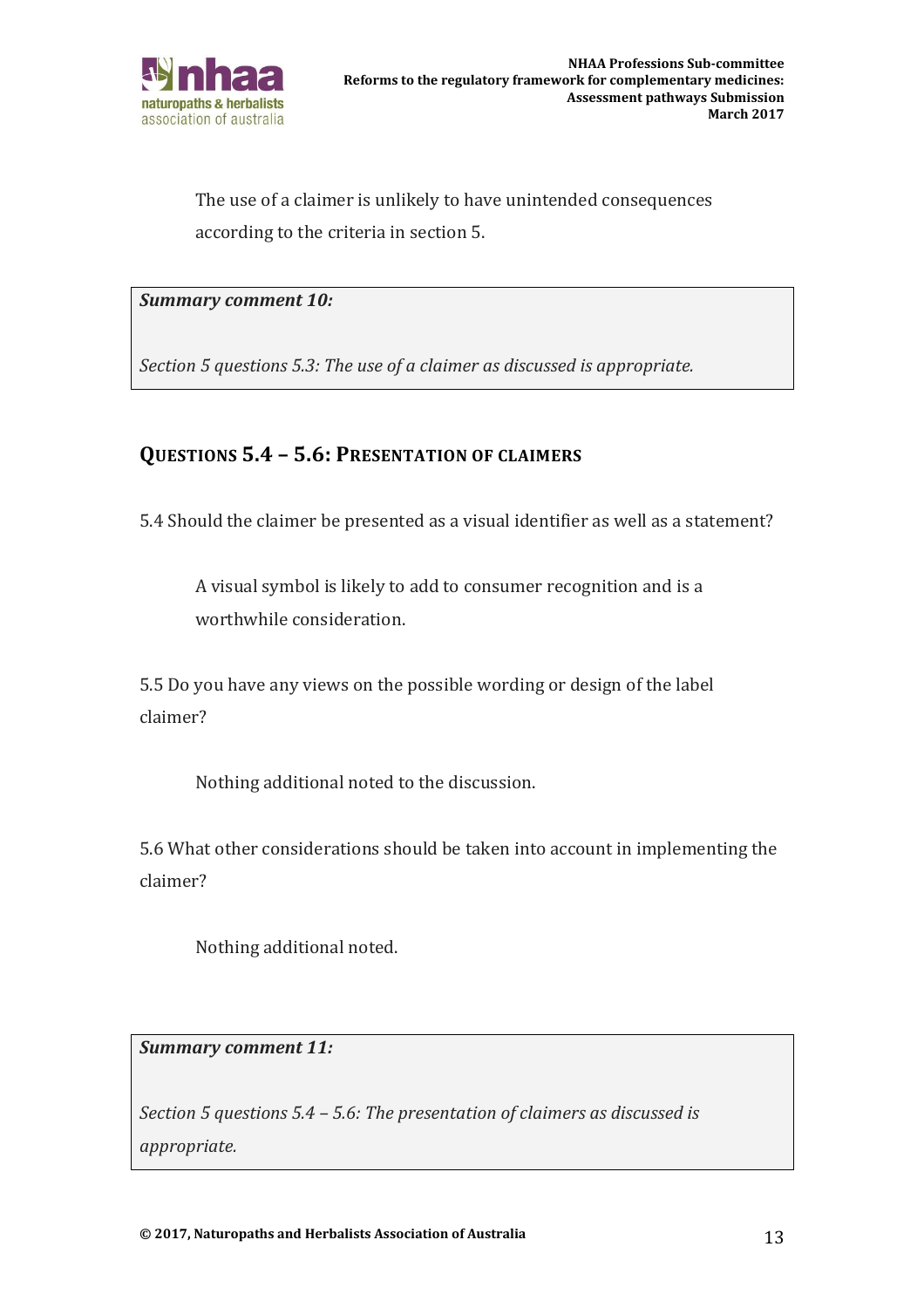

# **Comments on section 6: Incentive for innovation**

### **QUESTIONS 6.1 – 6.4: PROTECTION FOR NEW INGREDIENTS**

6.1 Is the proposed process and mechanism to provide market protection for new ingredient applicants appropriate?

The proposed process and mechanism is appropriate.

6.2 Is the proposed 2 year period of exclusivity an appropriate period to reward the innovation and allow for a return on the investment made?

The 2-year period of exclusivity is appropriate.

6.3 Should multiple applicants be able to apply for exclusive use of the same new ingredients using their own data during the exclusivity period?

Yes, additional applicants should have the right to apply using their own data.

6.4 What other considerations should be taken into account in implementing the proposed incentive for innovation?

There should be a mechanism of assurance that allows the public ongoing access to ingredients i.e. it must not be permissible for an ingredient to have market exclusivity and then to be made publicly unavailable during this time of exclusivity.

*Summary comment 12:*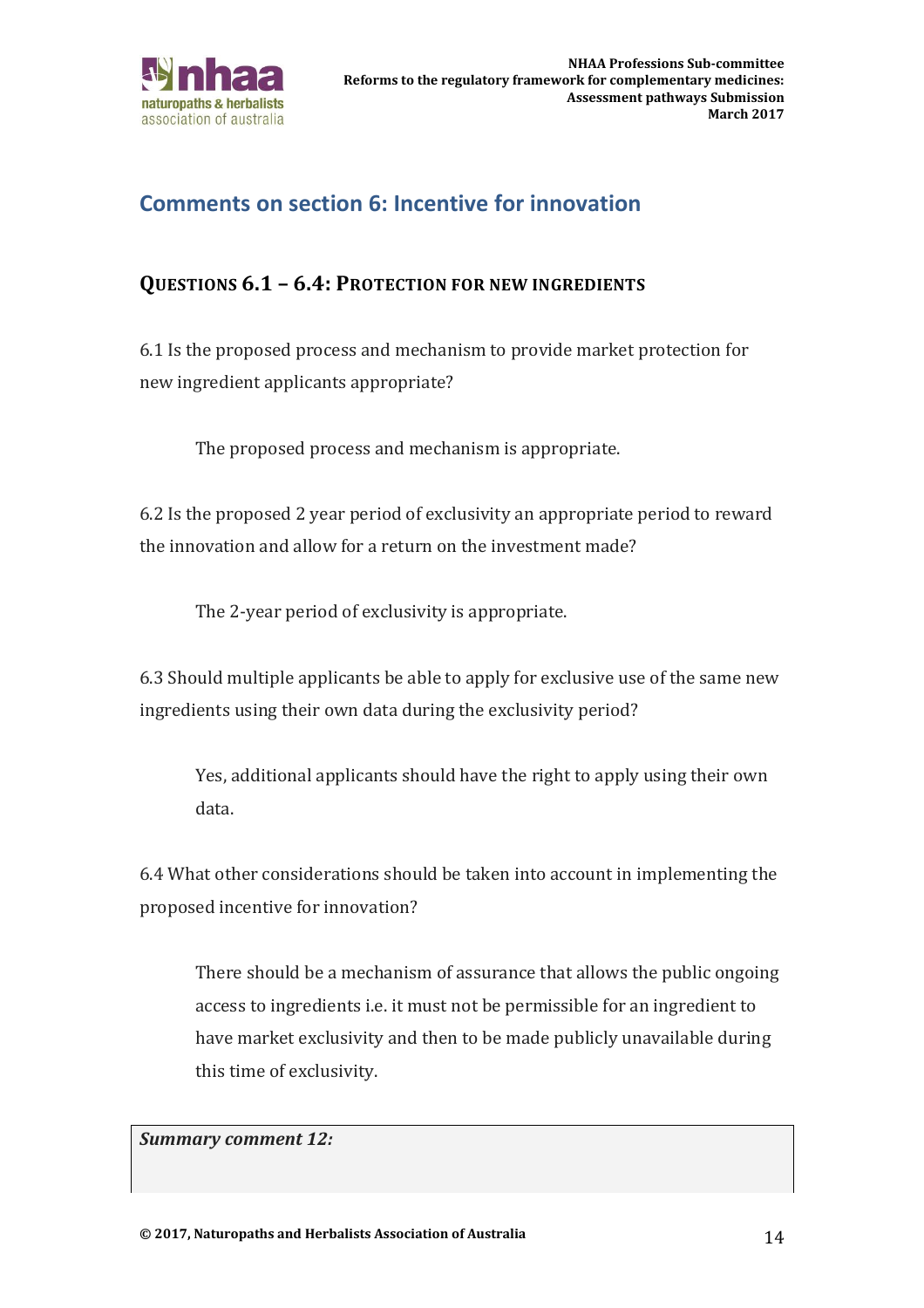

*Section 6 questions 6.1 – 6.4: Protection for new ingredients is appropriate, providing a mechanism is included to ensure ingredients cannot be made unavailable to the public during their period of market exclusivity.* 

### **QUESTIONS 6.6 – 6.8: PROTECTION FOR EFFICACY DATA**

6.5 Is the proposed process and mechanism to provide data protection for efficacy data appropriate?

The process and mechanism is appropriate.

6.6 Is the proposed 3-year data protection period for efficacy data appropriate to reward innovation and allow for a return on the investment made? Is it excessive?

The proposed 3-year data protection period is appropriate.

6.7 Should protection be available for new uses of existing substances and /or be available for information that is not in the public domain?

If the existing substance is researched for a novel application and determined to be successful then data protection is appropriate due to the incurred costs of the research. This will assist research innovation.

6.8 What other considerations should be taken into account in implementing the proposed incentives for innovation?

Those producers unable to conduct research trials due to financial constraints are potentially disadvantaged by this data protection proposal, which may lead to market losses. This may cause larger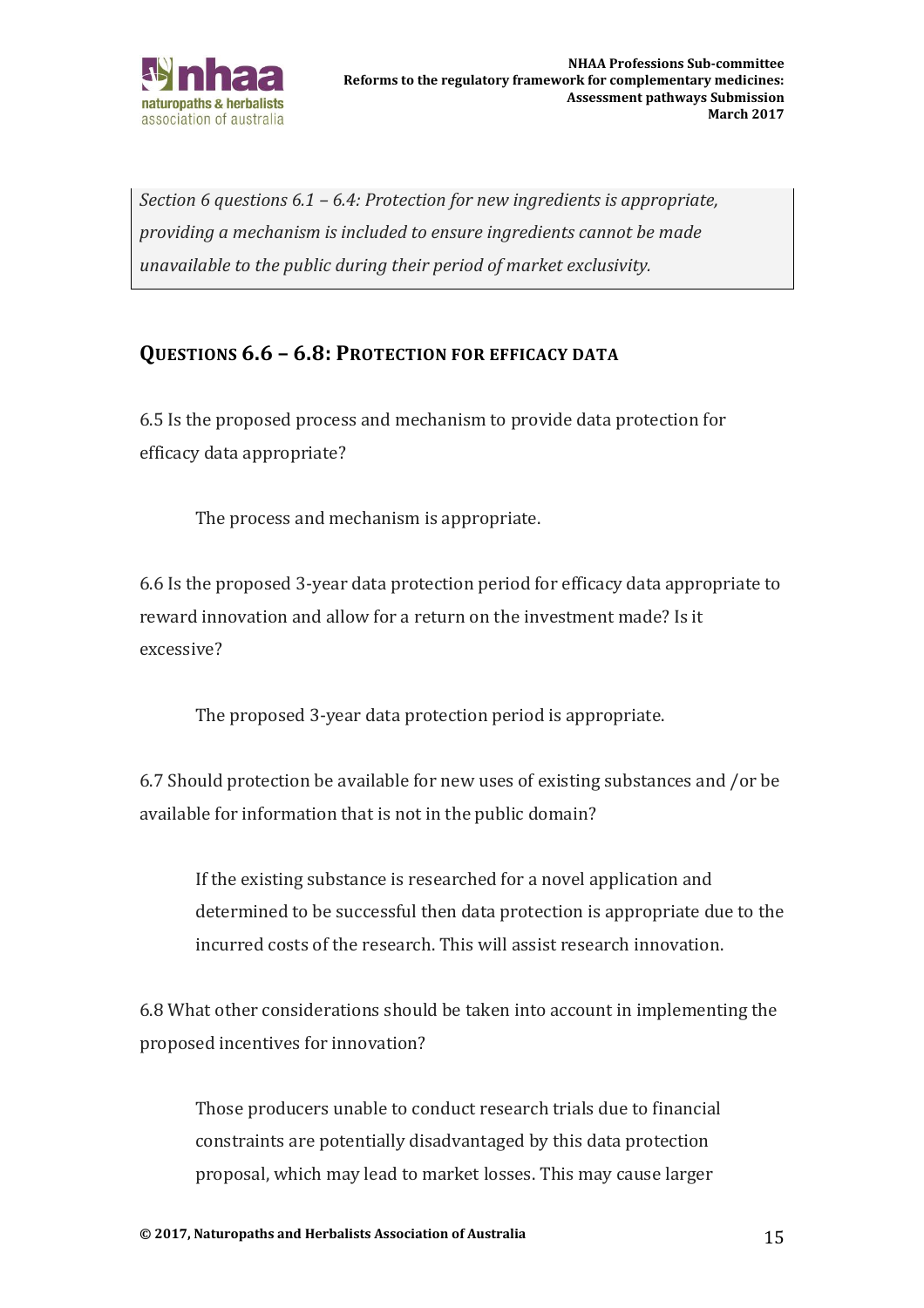

companies to garner intermediate and high-level indications while smaller companies may exist largely in the low-level indications bracket. So while this section of the discussion document proposes incentives for innovation, it may inadvertently have a detrimental effect on smaller players in the market. This is a hypothetical scenario that requires consideration.

#### *Summary comment 13:*

*Section 6 questions 6.5 – 6.8: Protection for efficacy data is appropriate, bearing in mind the potential to create monopolisation of the intermediate and high-level claims aspect of data protection by those able to afford research outlays. This may create selective areas of innovation while reducing complementary medicine industry diversity with regard to new product development.* 

### **Comments on section 7: Implementation**

### **QUESTIONS 7.1 – 7.2: TRANSITION ARRANGEMENTS**

7.1 Do you agree with the proposed principles to support transition arrangements?

The proposed transition principles are appropriate.

7.2 What other factors should we consider?

Nothing additional noted.

*Summary comment 14:*